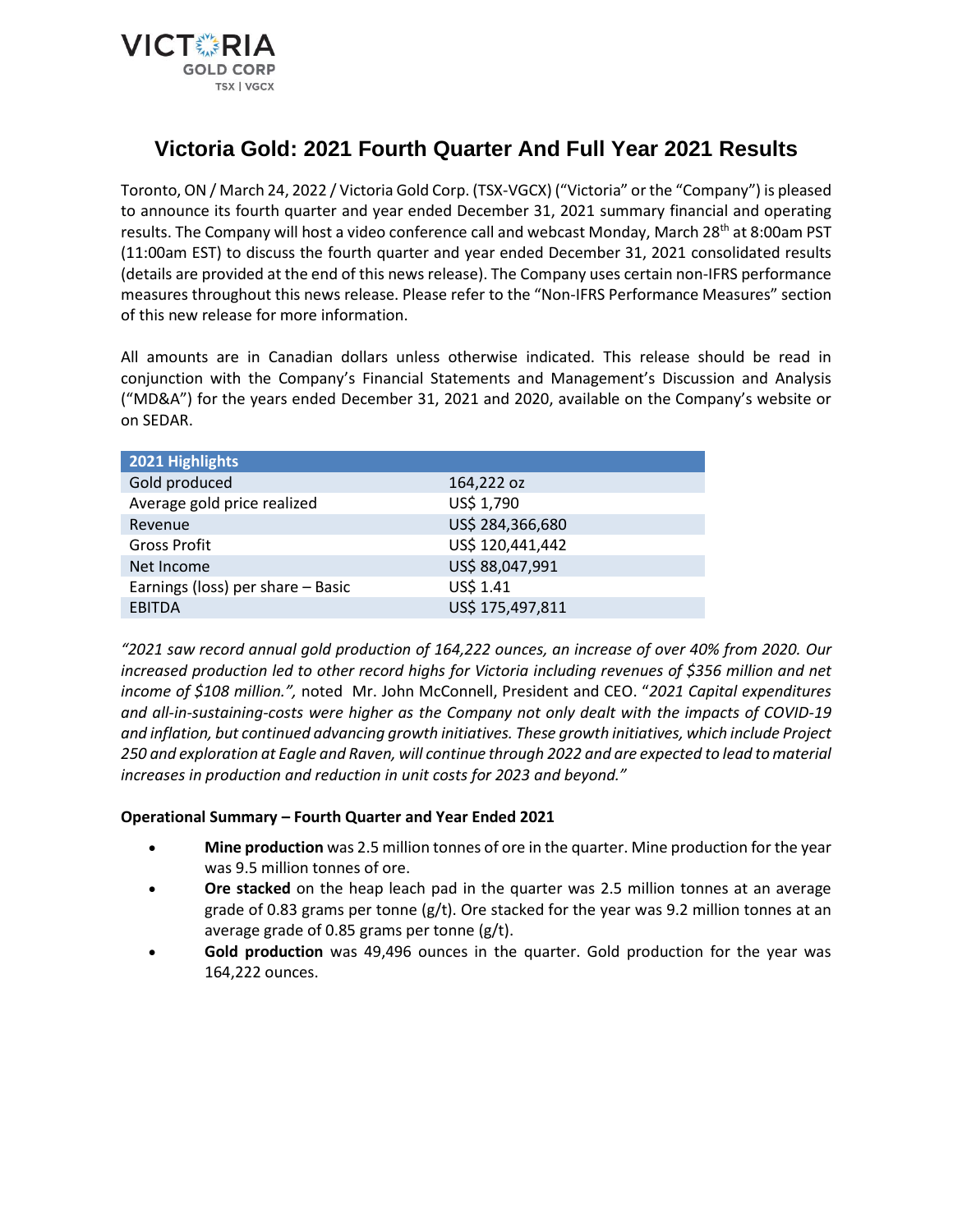## **Financial Summary – Fourth Quarter and Year Ended 2021**

- **Gold sold** in the quarter was 49,219 ounces, at an average realized price<sup>1</sup> of \$2,251 (US\$1,786) per oz. Gold sold for the year was 158,736 ounces, at an average realized price<sup>1</sup> of \$2,243 (US\$1,790) per oz.
- Recognized **revenue** was \$110.6 million based on sales of 49,219 ounces of gold in the quarter. Recognized revenue was \$356.5 million based on sales of 158,736 ounces of gold for the year.
- **Operating earnings** were \$47.4 million in the quarter. Operating earnings were \$142.6 million for the year.
- **Net income** was \$45.7 million, or \$0.73 per share outstanding in the quarter. Net income of \$110.4 million, or \$1.77 per share outstanding for the year.
- **Cash costs**<sup>2</sup> were \$905 (US\$718) per oz and all-in sustaining costs ("**AISC**")<sup>1</sup> were \$1,326 (US\$1,052) per oz of gold sold in the quarter. Cash costs<sup>1</sup> were \$909 (US\$725) per oz and AISC<sup>1</sup> were \$1,496 (US\$1,193) per oz of gold sold for the year.
- **EBITDA**<sup>1</sup> were \$66.1 million in the quarter. EBITDA<sup>1</sup> were \$220.0 million for the year.
- **Free cash flow**<sup>1</sup> was \$31.1 million, or \$0.50 per share<sup>1</sup> in the quarter. Free cash flow<sup>1</sup> was \$26.8 million, or of \$0.43 per share<sup>1</sup> for the year.
- **Cash and cash equivalents** were \$31.3 million at December 31, 2021 after net repayment of \$63.5 million principal against the Company's debt facilities for the year.

|                       |           | <b>Three months ended</b> |              | <b>Years ended</b> |              |
|-----------------------|-----------|---------------------------|--------------|--------------------|--------------|
|                       |           | December 31.              | December 31. | December 31.       | December 31, |
|                       |           | 2021                      | 2020         | 2021               | 2020         |
| <b>Operating data</b> |           |                           |              |                    |              |
| Ore mined             | t         | 2,515,702                 | 2,247,243    | 9,488,128          | 7,529,181    |
| Waste mined           | t         | 3,200,397                 | 3,084,892    | 15,028,269         | 12,370,280   |
| <b>Total mined</b>    | t         | 5,716,099                 | 5,332,135    | 24,516,397         | 19,899,461   |
| Strip ratio           | W:O       | 1.27                      | 1.37         | 1.58               | 1.64         |
| Mining rate           | tpd       | 62,132                    | 57,997       | 67,168             | 54,369       |
| Ore stacked on pad    | t         | 2,539,309                 | 2,316,522    | 9,157,313          | 7,271,334    |
| Ore stacked grade     | $g/t$ Au  | 0.83                      | 0.81         | 0.85               | 0.84         |
| Throughput (stacked)  | tpd       | 27,601                    | 25,174       | 25,089             | 19,866       |
| Gold produced         | <b>OZ</b> | 49,496                    | 42,436       | 164,222            | 116.644      |
| Gold sold             | <b>OZ</b> | 49.219                    | 40.023       | 158,736            | 102,551      |

## **Fourth Quarter and Year to Date 2021 Operating Results**

The Company issued original 2021 Guidance for the Eagle Gold Mine on March 1, 2021. Revised 2021 Guidance was issued on December 16, 2021. The following table shows the Company's performance compared to the revised Guidance:

#### **Results vs. Revised 2021 Guidance**

|                 |              | 2021 Guidance     | 2021 Results | Achievement                   |
|-----------------|--------------|-------------------|--------------|-------------------------------|
| Gold production | ounces       | 162.000 - 180.000 | 164.222 oz   | Met revised production target |
| AISC            | US\$/oz sold | \$1,175 - \$1,234 | \$1,193/oz   | Met revised AISC target       |

<sup>1</sup> Refer to "Non-IFRS Performance Measures" section.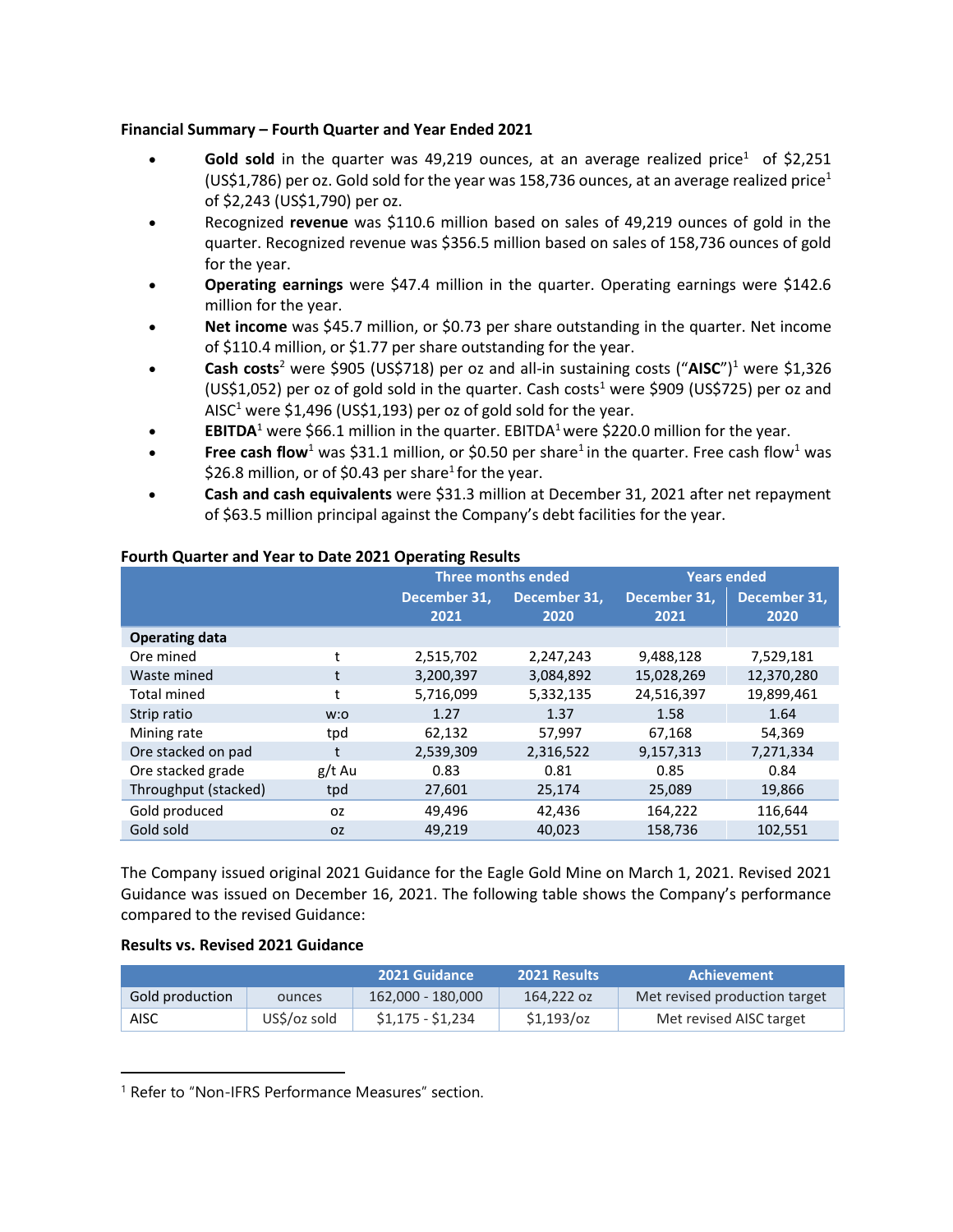## *Gold production and sales*

During the three months ended December 31, 2021, the Eagle Gold Mine produced 49,496 ounces of gold, compared to 42,436 ounces of gold production in Q4 2020. The 17% increase in gold production is attributed to the increase in ore mined and stacked during the current and preceding quarters along with higher ore grades.

During the three months ended December 31, 2021, the Company sold 49,219 ounces of gold, compared with 40,023 gold ounces sold in Q4 2020. The 23% increase in gold sold is attributed to the increase in gold produced.

During the year ended December 31, 2021, the Eagle Gold Mine produced 164,222 ounces of gold, compared to 116,644 ounces of gold production in 2020. The 41% increase in gold production is attributed to the increase in ore mined and stacked along with higher ore grades.

During the year ended December 31, 2021, the Company sold 158,736 ounces of gold, compared with 102,551 gold ounces sold in 2020. The 55% increase in gold sold is attributed to the increase in gold produced.

## *Mining*

During the three months ended December 31, 2021, a total of 2.5 million tonnes of ore were mined, at a strip ratio of 1.3:1 with a total of 5.7 million tonnes of material mined. In comparison, a total of 2.2 million tonnes of ore were mined, at a strip ratio of 1.4:1 with a total of 5.3 million tonnes of material mined for the prior comparable period in 2020.

Total tonnes mined were 7% higher during the three months ended December 31, 2021 as a result of higher stacking rates allowing for higher mining rates.

During the year ended December 31, 2021, a total of 9.5 million tonnes of ore were mined, at a strip ratio of 1.6:1 with a total of 24.5 million tonnes of material mined. In comparison, a total of 7.5 million tonnes of ore were mined, at a strip ratio of 1.6:1 with a total of 19.9 million tonnes of material mined for the prior comparable year in 2020.

Total tonnes mined were 23% higher during the year ended December 31, 2021 as a result of higher stacking rates allowing for higher mining rates.

#### *Processing*

During the three months ended December 31, 2021, a total of 2.5 million tonnes of ore was stacked on the heap leach pad at a throughput rate of 27.6 k tonnes per day. A total of 2.3 million tonnes of ore was stacked on the heap leach pad at a throughput rate of 25.2 k tonnes per day for the prior comparable period in 2020.

Ore stacked on the pad increased by 10% during the three months ended December 31, 2021 as increased efficiencies started to materialize from ongoing improvement efforts.

Ore for the quarter had an average head grade of 0.83 g/t Au, compared to 0.81 g/t Au in the prior comparable period in 2020 due to mine sequencing.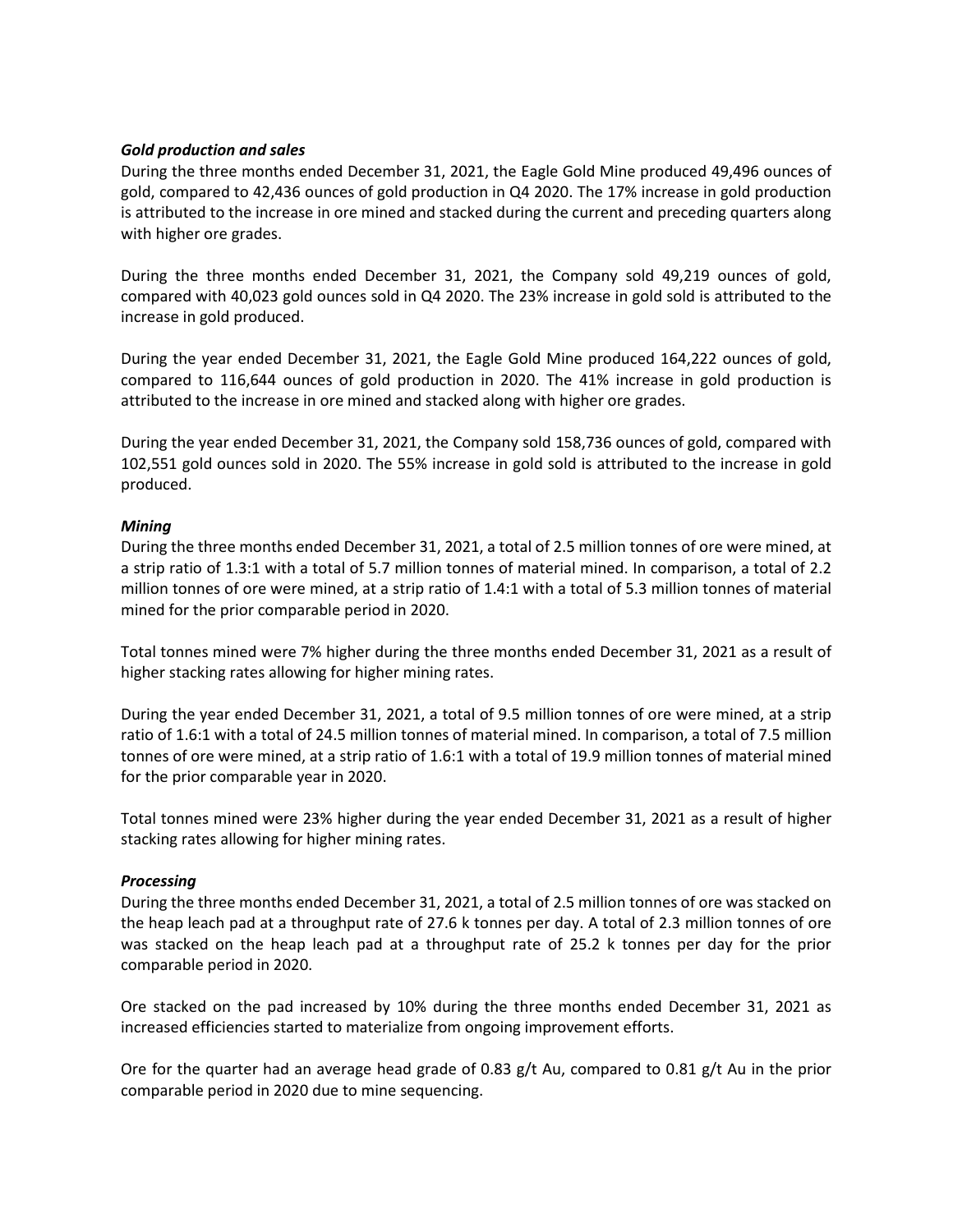During the year ended December 31, 2021, a total of 9.2 million tonnes of ore was stacked on the heap leach pad at a throughput rate of 25.1 k tonnes per day. A total of 7.3 million tonnes of ore was stacked on the heap leach pad at a throughput rate of 19.9 k tonnes per day for the prior comparable year in 2020.

Ore stacked on the pad increased by 26% during the year ended December 31, 2021 due to improved material handling.

Ore for the year had an average head grade of 0.85 g/t Au, compared to 0.84 g/t Au in the prior comparable year in 2020 due to mine sequencing.

As at December 31, 2021, the Company estimates there are 104,015 recoverable ounces within mineral inventory.

## *Capital*

The Company incurred a total of \$24.8 million in capital expenditures during the three months ended December 31, 2021, including: (1) sustaining capital of \$15.0 million (including scheduled capital component rebuilds on mobile mining fleet of \$2.9 million, expansion to the heap leach pad of \$2.8 million and continued construction of the truck shop and water treatment facility of \$8.0 million); (2) capitalized stripping activities of \$4.3 million; (3) \$4.1 million spend on growth capital expenditures (growth exploration and mine expansion) and; (4) \$1.4 million adjustment to the Company's asset retirement obligation during the quarter.

The Company incurred a total of \$107.6 million in capital expenditures during the year ended December 31, 2021, including: (1) sustaining capital of \$59.9 million (including upgrades to the material handling system including chute liners of \$12.8 million, scheduled capital component rebuilds on mobile mining fleet of \$14.6 million, expansion to the heap leach pad of \$5.9 million, \$7.0 million for light vehicle and machinery purchases and construction of the truck shop and water treatment facility of \$18.0 million); (2) capitalized stripping activities of \$31.0 million; (3) \$5.7 million spend on growth capital expenditures (growth exploration and mine expansion), and; (4) \$11.0 million adjustment to the Company's asset retirement obligation during the year ended December 31, 2021.

#### **Fourth Quarter and Full Year 2021 Financial Results**

|                                        |    | Three months ended   |                      | <b>Years ended</b>   |                      |
|----------------------------------------|----|----------------------|----------------------|----------------------|----------------------|
|                                        |    | December 31,<br>2021 | December 31,<br>2020 | December 31,<br>2021 | December 31,<br>2020 |
| <b>Financial data</b>                  |    |                      |                      |                      |                      |
| Revenue                                | Ś  | 110,647,040          | 98,221,599           | 356,453,633          | 178,747,827          |
| Gross profit                           | \$ | 49,786,942           | 43,159,771           | 150,973,347          | 76,315,208           |
| Net income (loss)                      |    | 45,660,450           | 54,851,137           | 110,368,157          | 14,891,909           |
| Earnings (loss) per share - Basic      | \$ | 0.73                 | 0.89                 | 1.77                 | 0.25                 |
| Earnings (loss) per share -<br>Diluted |    | 0.70                 | 0.83                 | 1.68                 | 0.23                 |

|                           | As at<br><b>December 31, 2021</b> | As at<br><b>December 31, 2020</b> |
|---------------------------|-----------------------------------|-----------------------------------|
| <b>Financial position</b> |                                   |                                   |
| Cash and cash equivalents | 31,250,867                        | 56,136,314                        |
| Working capital           | 62,807,859                        | 25,370,418                        |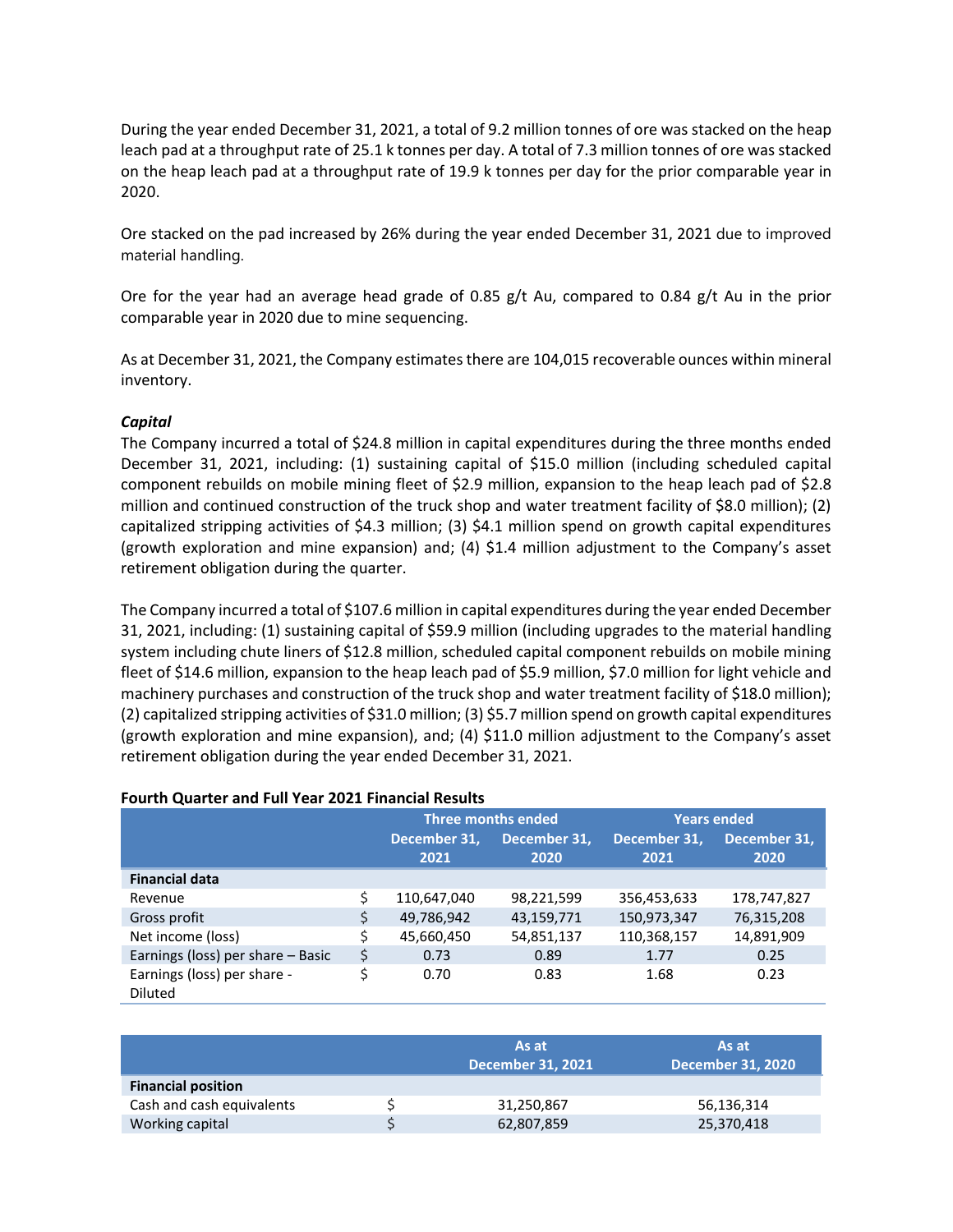|                               | As at                    | As at                    |
|-------------------------------|--------------------------|--------------------------|
|                               | <b>December 31, 2021</b> | <b>December 31, 2020</b> |
| Property, plant and equipment | 626,400,098              | 579,617,049              |
| Total assets                  | 891,386,863              | 776,760,617              |
| Long-term debt                | 151,250,785              | 209,660,142              |

## *Revenue*

For the fourth quarter, the Company recognized revenue of \$110.6 million compared to \$98.2 million for the previous year's comparable period. The increase in revenue is attributed to a higher number of gold ounces sold, partially offset by a lower average realized price. Revenue is net of treatment and refining charges, which were \$0.5 million for the quarter. The Company sold 49,219 ounces of gold at an average realized price<sup>1</sup> of \$2,251 (US\$1,786), compared to 40,023 ounces at an average realized price<sup>1</sup> of \$2,453 (US\$1,883), in the fourth quarter of 2020.

For the year ended December 31, 2021, the Company recognized revenue of \$356.5 million compared to \$178.7 million for the previous year's comparable year, which only includes six months of revenue as the Company declared commercial production on July 1, 2020. Revenue is net of treatment and refining charges, which were \$1.0 million for the year. The Company sold 158,736 ounces of gold at an average realized price<sup>1</sup> of \$2,243 (US\$1,790), compared to 102,551 ounces at an average<sup>1</sup> realized price of \$2,480 (US\$1,882), in 2020.

## *Cost of goods sold*

Cost of goods sold was \$44.5 million for the fourth quarter compared to \$40.9 million for the previous year's comparable period. The increase in cost of goods sold is primarily attributed to the increase in production costs as a result of higher tonnes mined and gold ounces produced, (including mining, processing, site services and site general and administration costs), royalty and selling costs.

Cost of goods sold was \$145.5 million for the year compared to \$75.3 million for the previous year, which only includes six months of costs as the Company declared commercial production on July 1, 2020.

#### *Depreciation and depletion*

Depreciation and depletion was \$16.3 million for the fourth quarter compared to \$14.1 million for the previous year's comparable period.

For the year ended December 31, 2021, depreciation and depletion was \$60.0 million compared to \$27.1 million for the previous year, which only includes six months of depreciation and depletion as the Company declared commercial production on July 1, 2020.

Assets are depreciated on a straight-line basis over their useful life, or depleted on a units-ofproduction basis over the reserves to which they relate.

#### **Liquidity and Capital Resources**

<sup>&</sup>lt;sup>1</sup> Refer to "Non-IFRS Performance Measures" section.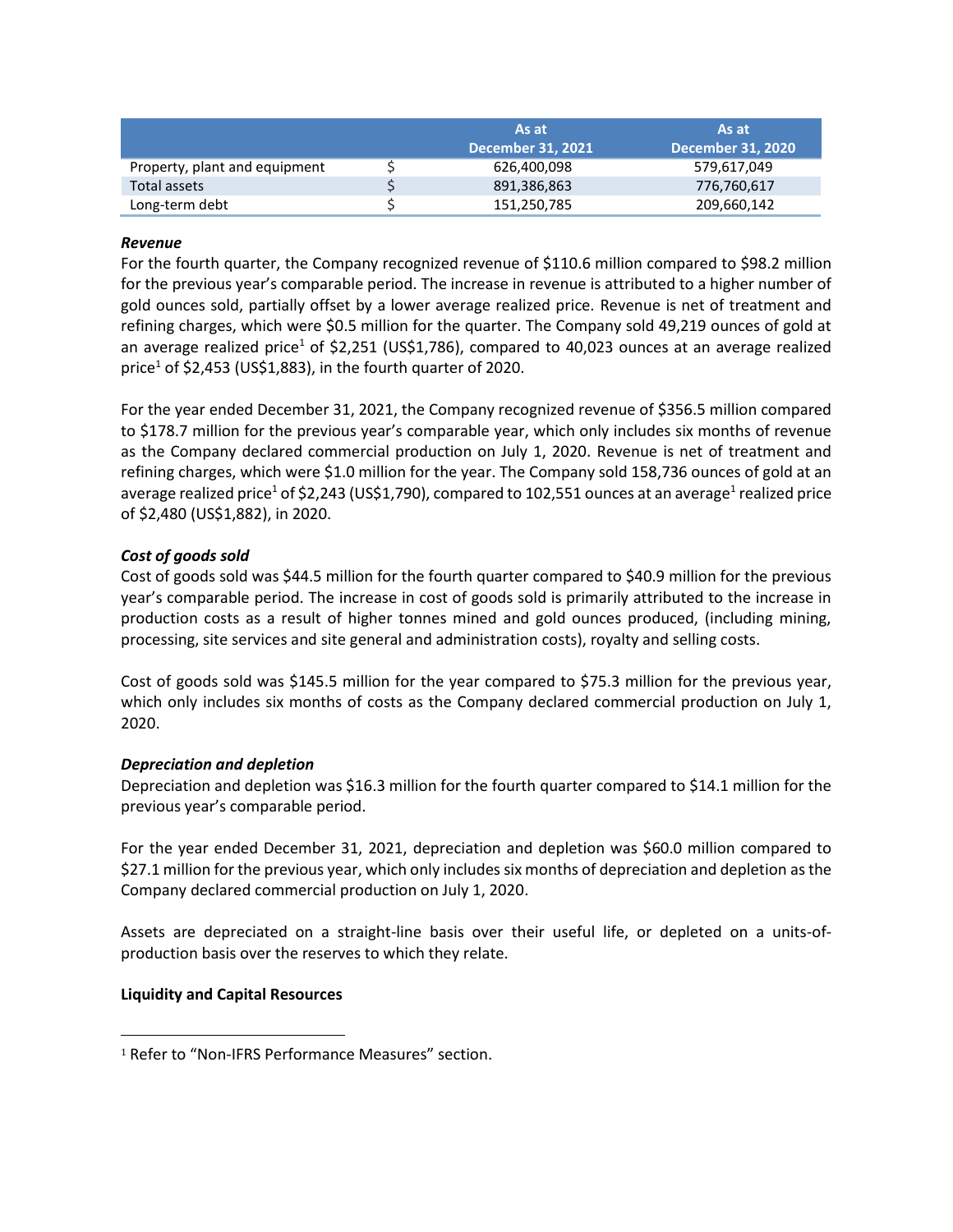At December 31, 2021, the Company had cash and cash equivalents of \$31.3 million (December 31, 2020 - \$56.1 million) and a working capital surplus of \$62.8 million (December 31, 2020 – \$25.4 million surplus). The decrease in cash and cash equivalents of \$24.9 million over the year ended December 31, 2020, was due to changes in working capital primarily an increase in inventory (\$55.2 million decrease in cash), a decrease in investing activities (\$96.0 million decrease in cash) primarily from property, plant and equipment purchases and a decrease in financing activities (\$60.9 million decrease in cash) from principal and interest repayments made on credit facilities. This is partially offset by an increase in cash from operating activities (\$187.2 million increase in cash).

## **2022 Outlook**

Victoria's operational outlook assumes that operations will continue without any significant COVID-19 related interruptions. The Company has taken precautions to mitigate the risk of COVID-19 on operations. However, the COVID-19 pandemic and any future emergence and spread of similar pathogens could have a material adverse impact on our business, operations and operating results, financial condition, liquidity and market for our securities.

On February 24, 2022, Russia commenced a military invasion of Ukraine. In response, many jurisdictions have imposed strict economic sanctions against Russia and its interests, including Canada, the United States, the European Union, the United Kingdom, and others. While Victoria does not have any operations in Ukraine or Russia, our business may be impacted by the ongoing conflict between Russia and Ukraine and the related economic sanctions. The conflict and economic sanctions may also give rise to additional indirect impacts, including increased fuel prices, supply chain challenges, logistics and transport disruptions and heightened cybersecurity disruptions and threats. Increased fuel prices and ongoing volatility of such prices may have adverse impacts on our costs of doing business.

Refer to the "Risk and Uncertainties" section of the December 31, 2021 MD&A.

Production at the Eagle Gold Mine for 2022 is estimated to be between 165,000 and 190,000 ounces.

Mining, crushing, irrigation of ore on the heap leach pad and gold production are all expected to operate at full capacity during 2022. Stacking of ore on the heap leach pad was paused for six weeks in the first quarter of 2022 (late January through early March 2022) for regularly scheduled maintenance activities. Gold production, which lags stacking activities in heap leach operations will have a seasonal bias due to the winter scheduled maintenance program which will result in lower gold production in the first half of 2022 and higher production in the last half of 2022, similar to 2021.

<span id="page-5-0"></span>AISC<sup>1</sup> for 2022 are expected to be between US\$1,225 and US\$1,425 per oz of gold sold.

Sustaining capital, not including waste stripping, is estimated at US\$55 million for 2022. Sustaining capital will be high in 2022 compared with future years due to one-time infrastructure expenditures including construction of the water treatment plant (US\$17 million) and higher than normal mobile equipment rebuilds (US\$8 million higher than normal).

[C](#page-5-0)apitalized waste stripping is estimated at US\$21 million and is included in AISC<sup>1</sup> but is not included in the sustaining capital above. Waste stripping will be expensed or capitalized based on the actual quarterly stripping ratio versus the expected life of mine stripping ratio and may be quite variable

<sup>1</sup> Refer to "Non-IFRS Performance Measures" section.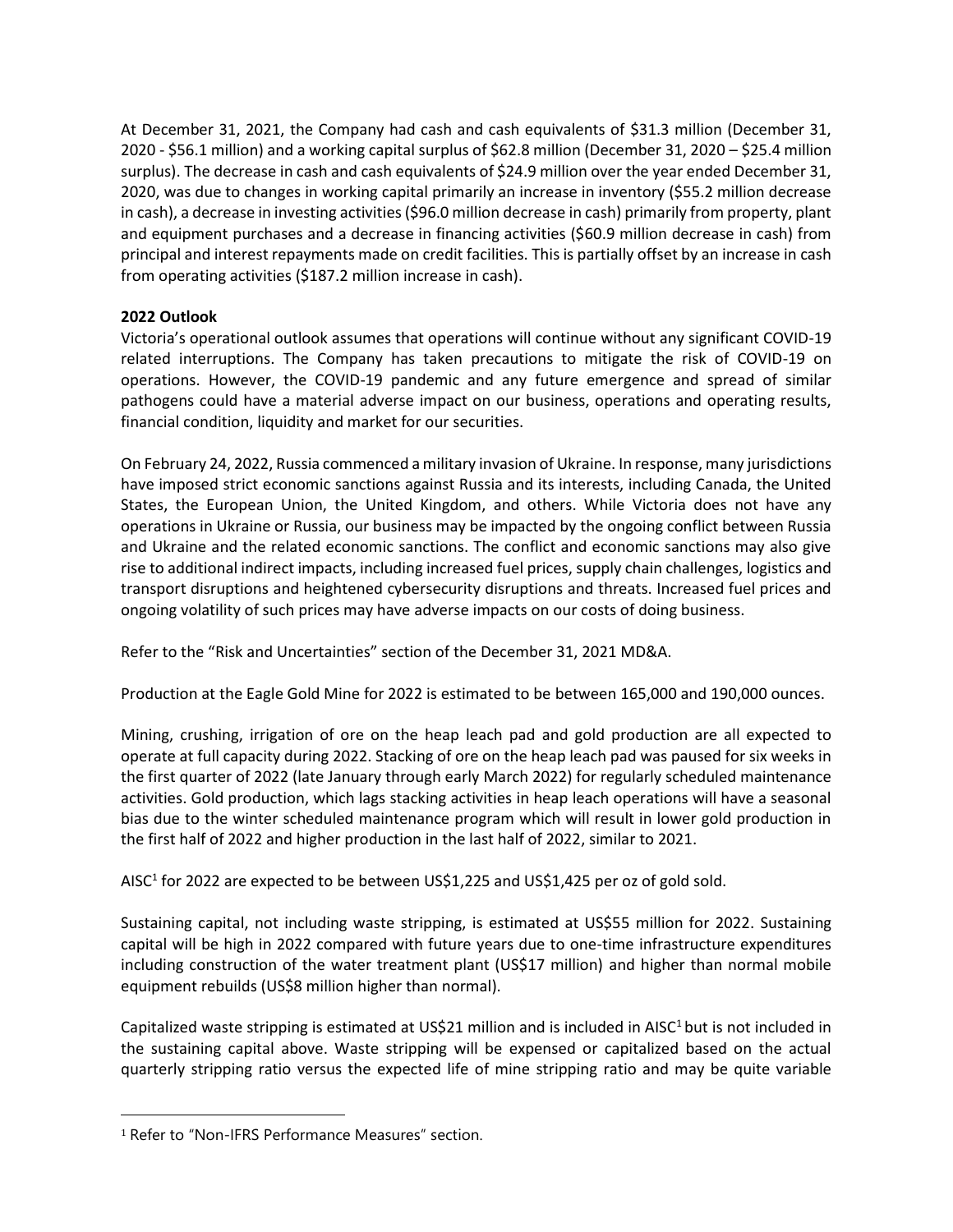quarter over quarter and year over year. This accounting treatment for waste stripping will affect earnings and capital but will not affect  $AISC<sup>1</sup>$  or cash flow.

Growth capital related to Eagle Gold Mine expansion initiatives is estimated at US\$40 million for 2022. In addition, growth exploration spending in 2022 is estimated to be US\$20 million.

The Company has initiated 'Project 250' aimed at increasing the average annual gold production of the Eagle Gold Mine toward 250,000 ounces of gold during 2023. The two primary opportunities to increase production are the scalping of fine ore from the crushing circuit and adjusting the seasonal stacking plan.

Scalping of fine ore is expected to reduce wear and energy requirements as well as increase overall capacity of the crushing circuit. There is potential to increase design throughput of the crushing circuit by approximately 15%, thereby increasing potential annual ore stacking on the heap leach pad by approximately 1.5 million tonnes annually. Detailed engineering and procurement of equipment is underway to enable construction to start in H2 2022 to benefit 2023 production.

The Company also intends to reduce the winter stacking curtailment down to 1 month increasing annual stacking to 11 months. Project 250 will require the addition of two 785 haul trucks and a loader.

#### **Qualified Person**

The technical content of this news release has been reviewed and approved by Paul D. Gray, P.Geo, as the "Qualified Person" as defined in National Instrument 43-101 - *Standards of Disclosure for Mineral Projects.*

#### **Conference Call and Webcast Details**

The webcast and conference call to discuss the 2021 fourth quarter and year ended December 31, 2021 operating and financial results and updates will take place on **Monday, March 28, 2022 at 8:00am PST (11:00am EST).** Call in details will be available on the Company's website.

An audio webcast of the conference call will be available on the Company's website at www.vgcx.com.

#### **Zoom Video Conference Details**

Victoria Gold Corp invites you to join the video conference via Zoom to discuss the 2021 fourth quarter and year ended December 31, 2021 operating and financial results on **Monday, March 28, 2022 at 8:00am PST (11:00am EST).** 

Join Zoom Meeting

<https://us02web.zoom.us/j/84108407927>

Meeting ID: 841 0840 7927 One tap mobile +13017158592,,84108407927# US (Washington DC) 13126266799,,84108407927# +US (Chicago)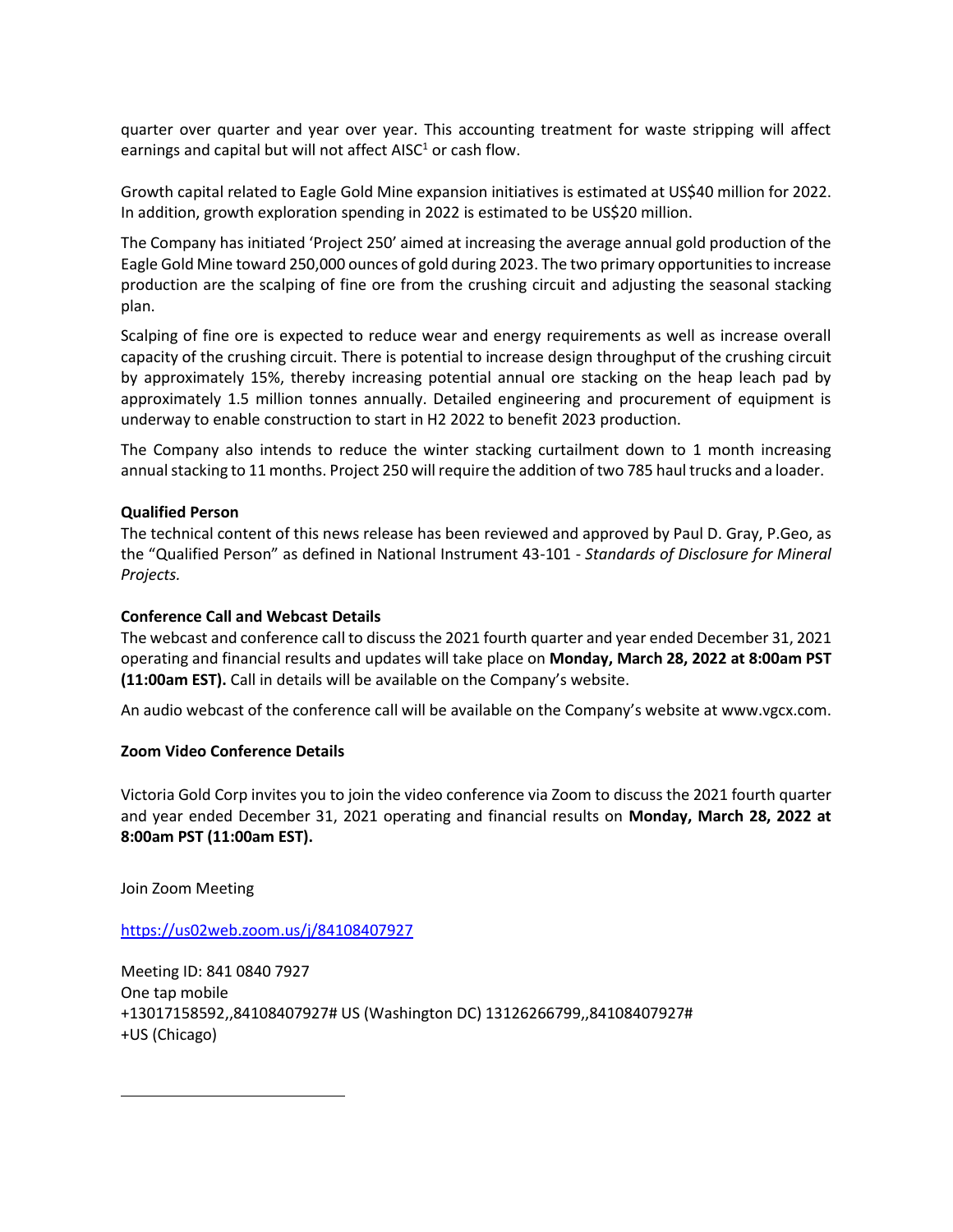A playback version will be available for two weeks following the call on the Company's website at www.vgcx.com.

## **About the Dublin Gulch Property**

Victoria Gold's 100%-owned Dublin Gulch gold property (the "Property") is situated in central Yukon Territory, Canada, approximately 375 kilometers north of the capital city of Whitehorse, and approximately 85 kilometers from the town of Mayo. The Property is accessible by road year round, and is located within Yukon Energy's electrical grid.

The Property covers an area of approximately 555 square kilometers, and is the site of the Company's Eagle and Olive Gold Deposits. The Eagle Gold Mine is Yukon's newest operating gold mine. The Eagle and Olive deposits include Proven and Probable Reserves of 3.3 million ounces of gold from 155 million tonnes of ore with a grade of 0.65 grams of gold per tonne, as outlined in a National Instrument 43-101 Technical Report for the Eagle Gold Mine dated December 3, 2019. The Mineral Resource under National Instrument 43-101 – *Standards of Disclosure for Mineral Projects* ("NI 43-101") for the Eagle and Olive deposits has been estimated to host 227 million tonnes averaging 0.67 grams of gold per tonne, containing 4.7 million ounces of gold in the "Measured and Indicated" category, inclusive of Proven and Probable Reserves, and a further 28 million tonnes averaging 0.65 grams of gold per tonne, containing 0.6 million ounces of gold in the "Inferred" category.

#### **Non-IFRS Performance Measures**

The Company has included certain non-IFRS measures in this new release. Refer to the Company's MD&A for an explanation, discussion and reconciliation of non-IFRS measures. The Company believes that these measures, in addition to measures prepared in accordance with International Financial Reporting Standards ("IFRS"), provide readers with an improved ability to evaluate the underlying performance of the Company and to compare it to information reported by other companies. The non-IFRS measures are intended to provide additional information and should not be considered in isolation or as a substitute for measures of performance prepared in accordance with IFRS. These measures do not have any standardized meaning prescribed under IFRS, and therefore may not be comparable to similar measures presented by other issuers.

## **Cautionary Language and Forward-Looking Statements**

This press release includes certain statements that may be deemed "forward-looking statements". Except for statements of historical fact relating to Victoria, information contained herein constitutes forward-looking information, including any information related to Victoria's strategy, plans or future financial or operating performance. Forward-looking information is characterized by words such as "plan", "expect", "budget", "target", "project", "intend", "believe", "anticipate", "estimate" and other similar words, or statements that certain events or conditions "may", "will", "could" or "should" occur, and includes any guidance and forecasts set out herein (including, but not limited to, production and operational guidance of the Corporation). In order to give such forward-looking information, the Corporation has made certain assumptions about the its business, operations, the economy and the mineral exploration industry in general, in particular in light of the impact of the novel coronavirus and the COVID-19 disease ("COVID-19") on each of the foregoing. In this respect, the Corporation has assumed that production levels will remain consistent with management's expectations, contracted parties provide goods and services on agreed timeframes, equipment works as anticipated, required